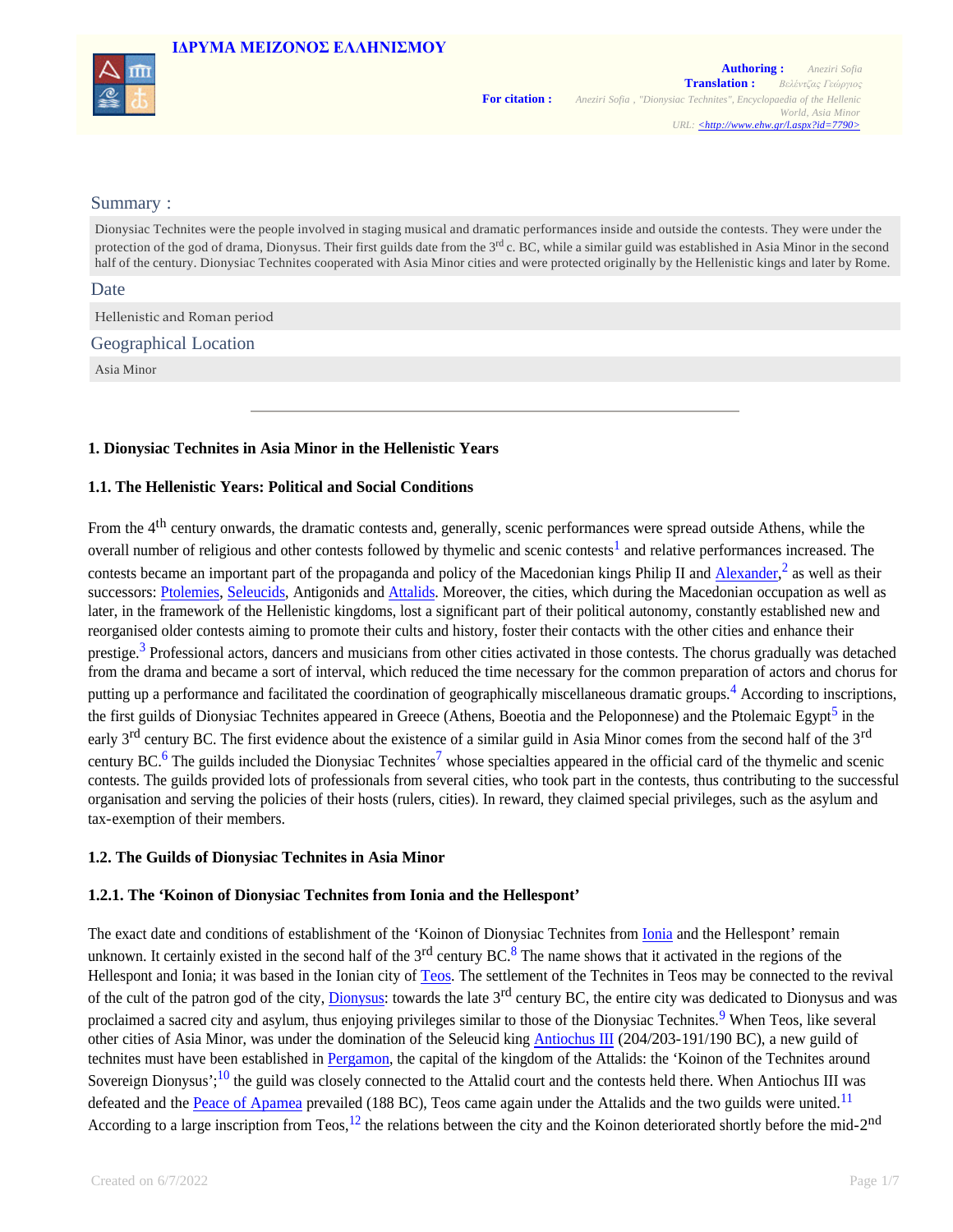

century BC. The reasons were mainly economic. Although the Attalid king Eumenes II tried to intervene and reconcile them, he was unsuccessful. The Technites were finally turned out from Teos and found shelter successively in Ephesus, Myonessos and Lebedos.<sup>13</sup> The guild was last mentioned on a 1<sup>st</sup> century BC inscription from Samothrace under the name the 'Koinon of Dionysiac Technites from Ionia and the Hellespont'. <sup>14</sup> The branch of the *Technites around Sovereign Dionysus* had probably suspended its operation.

## **1.2.2. The Koinon of Synagonistes**

The technites who were indispensable for staging musical and dramatic performances during the contests, although their specialties were not expected to be paid, (dancers, instructors and musicians in dramatic dances, deuteragonists and tritagonists and imatiomisthes), <sup>15</sup> formed their own guild in Asia Minor called the Koinon of Synagonistes.<sup>16</sup> This particular guild probably owed its existence to the interests of the synagonistes, which were partially differentiated from those of the rest of the technites: the synagonistes participated in the thymelic and scenic contests, although their reward was not connected to the prize and, as a result, the victory, but was restricted to the fee they were given by either the agonothetes or –in case of deuteragonists– their associate protagonist. Like the technites, the guild of the synagonistes was based in Teos, held its own assembly and had its own rulers.<sup>17</sup> However, its members belonged to the Koinon of the technites as well, as evidenced by their participation in a delegation of the Koinon of technites to Iassos. 18

## **1.2.3. Activity of the Dionysiac Technites of Asia Minor**

The Asia Minor guild of the Dionysiac Technites collaborated with the Asia Minor cities that hosted contests by sending theoroi,<sup>19</sup> apart from technites-synagonistes.<sup>20</sup> It developed relations with Antiochus III,<sup>21</sup> when the latter had control over a large part of Asia Minor (204/203-191/190 BC), while when the political situation changed (188 BC), the guild came under the control of the royal house of the Attalids, staffed their contests and consolidated their cult.<sup>22</sup> The Koinon of Asia Minor appears outside Asia Minor as well: in the eastern Aegean (Kos, Rhodes) as well as in regions of the Greek mainland (Boeotia, Delos, Delphi). Although the information provided by relative inscriptions is not clear, it can be concluded that members of the guild participated in contests held in the above regions. When the Romans finally occupied Greece (146 BC) and later on, when they expanded in Asia Minor (133-130 BC), the Koinon of the technites of Asia Minor achieved the recognition of their privileges by the Romans.<sup>23</sup> In this way, it originally combined and later replaced the royal protection with the protection of the new rulers. The Roman response to the requests of the technites may be understood, since contests appeared and contests honouring both the Romans and Rome (e.g. Pωμαία of Magnesia) were established by Romans in Asia Minor, as it happened in the rest of the regions that gradually came under Roman domination. Finally, there were several cases when individual Dionysiac Technites from Asia Minor were honoured –usually at Delphi and Delos– for their artistic activity.<sup>24</sup> Moreover, there is evidence about technites who exercised diplomacy through their artistic activity for the benefit of the Asia Minor cities they came from.<sup>25</sup>

### **2. Dionysiac Technites in Asia Minor in the Imperial Years**

## **2.1. Ecumenical Council, Hieronikes Stephanites and Local Guilds**

Under the unifying Roman authority, the technites formed a single guild (council), whose activities extended all over the Roman Empire.<sup>26</sup> Because the empire was the 'oikoumene' (the inhabited world) of the time, the council is described as ecumenical. According to the title, it was under the protection of Dionysus and the each time Roman emperor, while its technites-members were described as hieronikes stephanites.<sup>27</sup> In this way, the guild stated that its members belonged to the specialties that had access to the sacred stephanites contests and, as a result, protected their image, given the Roman view that it was degrading for someone to be paid in order to perform or participate in contests.<sup>28</sup> Considerable evidence about the ecumenical council comes from various areas of Asia Minor,  $^{29}$  while among the distinguished members of the council were several technites from Asia Minor.<sup>30</sup> Numerous inscriptions mentioning the hieronikes stephanites have been found in Asia Minor as well. It was a guild earlier than the ecumenical council of the technites hieronikes stephanites and synagonistes, which continued to exist together with the ecumenical council and seems to have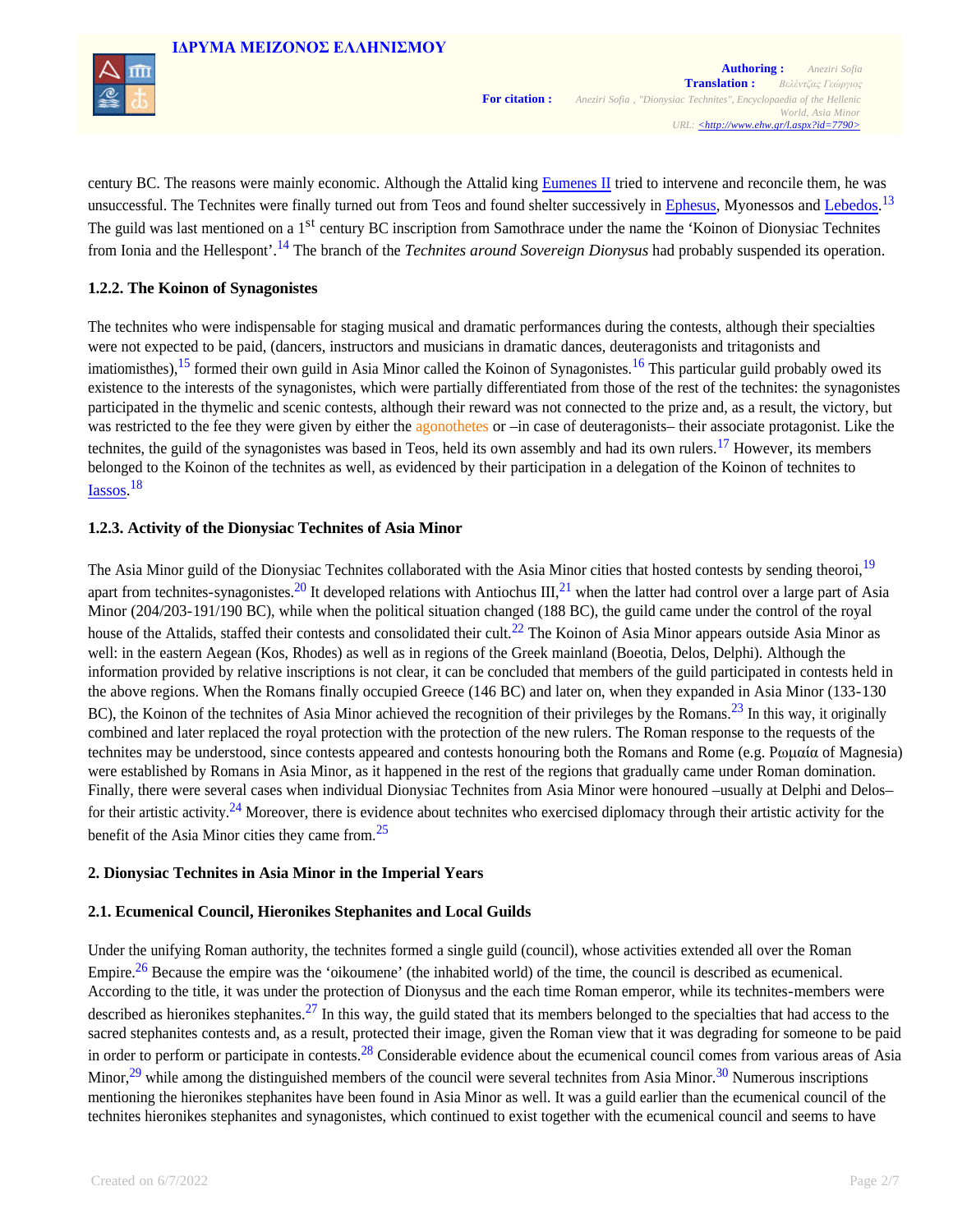

also included athletes in some cases.<sup>31</sup> As it happened in the Hellenistic years, the relationship of the technites with the political authority in the imperial period consisted in their contribution to the successful organisation of the contests –particularly those held in the framework of the imperial cult– and the recognition and continuity of their privileges. Finally, a local guild of technites activated in Asia Minor in the imperial period, according to evidence from Teos, Ephesus and Tralles; the guild was probably a dwindled continuation of the Hellenistic Koinon.<sup>32</sup>

## **2.2. Honours and Privileges of Individual Technites**

In the imperial period, Dionysiac Technites from Asia Minor were honoured individually with privileges, statues and chaplets inside and outside Asia Minor. There are impressive cases of technites whose names are accompanied by numerous different ethnic epithets,  $33$  thus indicating that several cities had honoured them and granted them citizenship.  $34$  Lots of inscriptions recount the victories of honoured Technites in contests in Asia Minor<sup>35</sup> and other remote regions of the Roman Empire,<sup>36</sup> which shows that the technites activated over large regions. The honoured technites were often musicians<sup>37</sup> or poets.<sup>38</sup> Among them there were technites of lighter shows, such as the mimer and the pantomimist,  $39$  who were particularly dear to the public in the imperial period, and gave performances both in the theatre and the hippodrome.<sup>40</sup> There were also quite a few cases of children-technites that had already pursued a brilliant career in drama, music or even rhetoric at an early age.<sup>41</sup>

1. The thymelic contest took place around the thymele (altar), at the orchestra of the theatre; thus, it was a musical contest. The scenic contest was held on the stage and the proscenium of the theatre; it was a dramatic contest.

2. About technites from Asia Minor serving the Macedonian kings, see Στεφανής, I., *Διονυσιακοί Tεχνίται. Συμβολές στην προσωπογραφία του θεάτρου και της μουσικής των αρχαίων Eλλήνων* (Herakleion 1988), nos 1526, 2446.

3. Chaniotis, A., 'Sich selbst feiern? Stadtische Feste des Hellenismus im Spannungsfeld von Religion und Politik', in Worrle M. – Zanker P. (ed.), *Stadtbild und Burgerbild im Hellenismus*, Kolloquium, Munchen, 24.‑26. Juni 1993 (Vestigia 47, Munchen 1995), pp. 147‑172; Kohler, J., *Pompai. Untersuchungen zur hellenistischen Festkultur* (Europaische Hochschulschriften 38, Reihe 61, Frankfurt – Bern – New York – Paris 1996), pp. 89‑90; Le Guen, B., 'Theatre et cites a l'epoque hellenistique. ʹMort de la citeʹ – ʹMort du theatreʹ?', *REG* 108 (1995), pp. 59‑90.

4. Ghiron‑Bistagne P., *Recherches sur les acteurs dans la Grèce antique* (Paris 1976).

5. Le Guen, B., *Les associations des technites dionysiaques à l'époque hellénistique*, vol. 2 (Paris 2001); Aneziri, S., *Die Vereine der Dionysischen Techniten im Kontext der hellenistischen Gesellschaft. Untersuchungen zur Geschichte, Organisation und Wirkung der hellenistischen Technitenvereine (Historiaeinzelschriften 163*, Stuttgart 2002).

6. *IG* IX 1 2 , 175.

7. The Technites around Dionysus or Dionysiac Technites were musicians, poets, actors, dancers, directors, mimers, pantomimists, and, generally, everybody activating, either individually or in groups, in staging musical and dramatic performances inside and outside the contests. The term expresses the professionalism of the artists (technites), while, at the same time, they are clearly under the protection of the god of drama, Dionysus. They probably appeared in the 4th c. and remained active in the 5th c. BC.

8. *IG* IX 1 2 , 175; Csapo, E. – Slater, W.J., *The Context of the Ancient Drama* (Ann Arbor – Michigan 1995), from p. 246 onwards, no. 42.

9. Rigsby, K.J., Asylia. *Territorial Inviolability in the Hellenistic World (Hellenistic Culture and Society* 22, Berkeley – Los Angeles – London 1996), from p. 281 onwards.

10. Rigsby, K.J., 'Provincia Asia', *TAPhA* 118, p. 146.

11. Pickard‑Cambridge, A., *The Dramatic Festivals of Athens* (2nd ed. rev. Gould, J. – Lewis, D.M., Oxford 1988), from p. 314 onwards, no.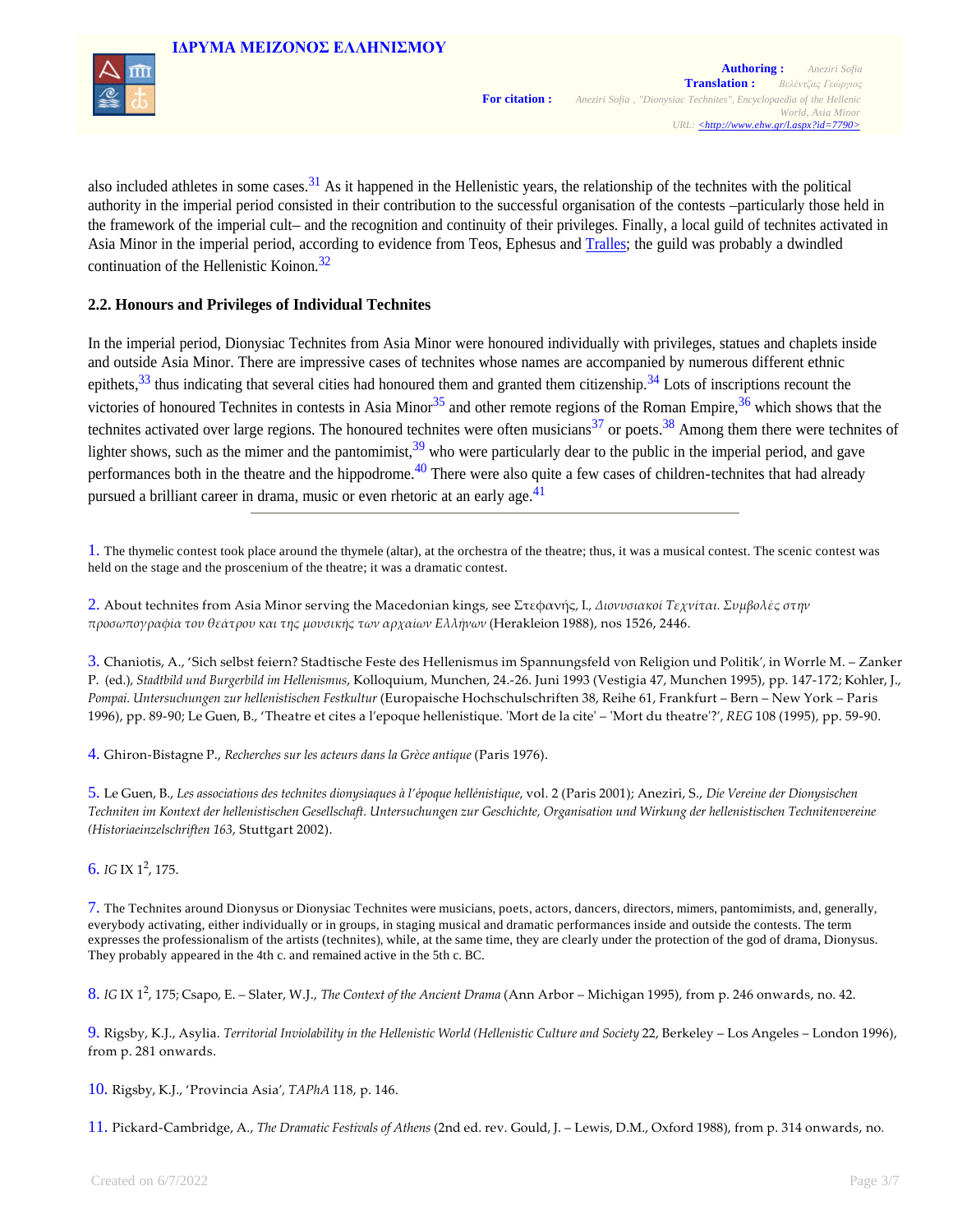



10a.

12. Welles, C.B., *Royal Correspondence in the Hellenistic Period. A Study in Greek Epigraphy* (New Haven 1934), no. 53.

13. Strabo, XIV 1, 29

14. *IG* XII 8, 163.

15. The deuteragonist and the tritagonist were the second and third, respectively, actor of a drama, in order of importance, who along with the protagonist formed the basic dramatic group. The Ιματιομίσθης (imatiomisthes) was the professional who provided the actors with the clothes of their roles.

16. Aneziri, S., 'Les synagonistes du théâtre grec aux époques hellénistique et romaine: une question de terminologie et de fonction', in Le Guen, B. (ed.), 'De la scène aux gradins'. *Théâtre et représentations dramatiques après Alexandre le Grand* (Pallas 47, Toulouse 1997), from p. 53 onwards.

17. *CIG* 3068B lines 13‑16, 20‑22.

18. Csapo, E. – Slater, W.J., *The Context of the Ancient Drama* (Ann Arbor – Michigan 1995), from p. 252 onwards, no. 45, lines 35‑37.

19. The Theoros (Θεωρός) was the sacred envoy of a city, a king or a Koinon to a contest hosted by another city, kingdom or Koinon. I. Magn. 54, lines 19-21, 34-40.

20. Csapo, E. – Slater, W.J., *The Context of the Ancient Drama* (Ann Arbor – Michigan 1995), from p. 252 onwards, no. 45, lines 12‑19.

21. *SEG* 41 (1991) 1005.

22. The Koinon of the technites had a priest - agonothetes of King Eumenes II (*CIG* 3068A lines 1-2, 24-25), while some of its members definitely participated in the Attalists, a guild dedicated to the Attalids (Klimov, O., 'Attalists' Association in the Kingdom of Pergamum', VDI 1986 (4), 102-109) established by Kraton, son of Zotichos from Calchedon, a piper and eminent member of the Koinon of the technites. See Στεφανής, I., *Διονυσιακοί Tεχνίται. Συμβολές στην προσωπογραφία του θεάτρου και της μουσικής των αρχαίων Eλλήνων* (Herakleion 1988), no. 1501.

23. Roesch, P., *Études béotiennes* (Paris 1982), p. 199, no. 44; Sherk, R.K., *Roman Documents from the Greek East. Senatus consulta and epistulae to the age of Augustus* (Baltimore 1969), no. 49.

24. Στεφανής, I., *Διονυσιακοί Tεχνίται. Συμβολές στην προσωπογραφία του θεάτρου και της μουσικής των αρχαίων Eλλήνων* (Herakleion 1988) nos 120, 200, 326, 384, 475, 1115, 1120, 1167, 1414, 1415, 1811, 1871, 1979, 1954, 2065, 2169, 2268, 2649, 2658, 2815.

25. Sextus Empiricus, *Against the Mathematicians*. Ι 293 (see also Liban., *Orations*, LXIX 119). Στεφανής, I., *Διονυσιακοί Tεχνίται. Συμβολές στcν προσωπογραφία του θεάτρου και της μουσικής των αρχαίων Eλλήνων* (Herakleion 1988), nos 1650, 2363.

26. Pickard‑Cambridge, A., *The Dramatic Festivals of Athens* (2nd ed. rev. Gould, J. – Lewis, D.M., Oxford 1988), from p. 297 onwards; Roueché, Ch., *Performers and Partisans at Aphrodisias in the Roman and Late Roman Periods. JRS Monographs* 6 (London 1993), from p. 223 onwards.

 $27$ . The hieronikes was the technite or athlete winning a sacred or stephanites contest. The term stephanites means a) a contest whose prize is a chaplet – also called 'sacred', b) a technite or athlete winning a sacred or stephanites contest.

28. Leppin, H., *Histrionen. Untersuchungen zur sozialen Stellung von Bühnenkünstlern im Westen des römischen Reiches zur Zeit der Republik und des Principats* (Antiquitas 41, Bonn 1992), from p. 71 onwards, from p. 78 onwards; Csapo, E. – Slater, W.J., *The Context of the Ancient Drama* (Ann Arbor – Michigan 1995), from p. 275 onwards.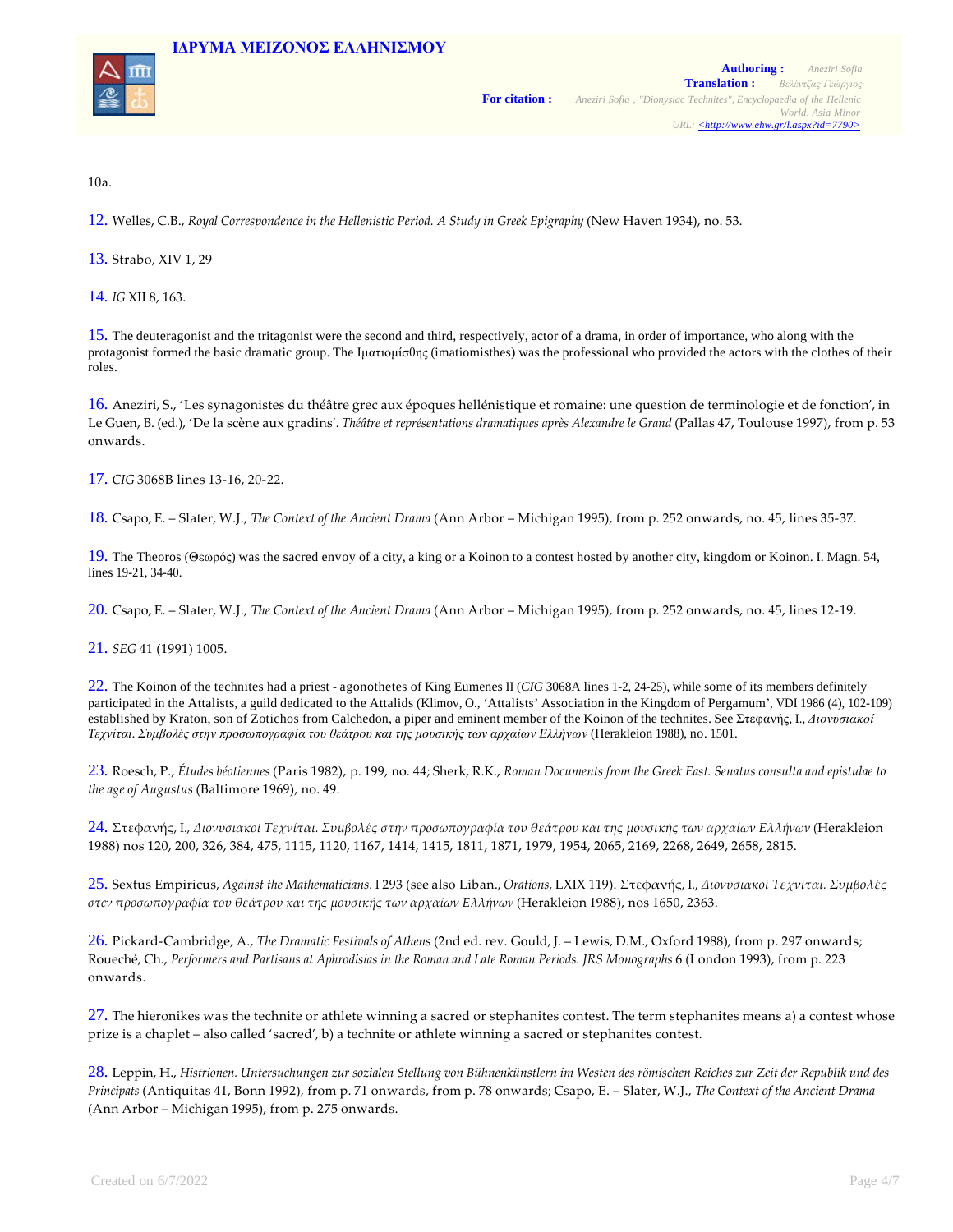

29. *SEG* 6 (1932) 58 – 59; *IK* 11 I, 22.

30. Στεφανής, I., *Διονυσιακοί Tεχνίται. Συμβολές στcν προσωπογραφία του θεάτρου και της μουσικής των αρχαίων Eλλήνων* (Herakleion 1988), nos 15, 84, 120, 200, 231, 317, 501, 555, 990, 1191, 1979, 2132, 2929.

31. Poland, F., *Geschichte des griechischen Vereinswesens* (Leipzig 1909), from p. 150 onwards; Pleket, H.W., 'Some Aspects of the History of the Athletic Guilds', *ZPE* 10 (1973), from p. 197 onwards.

32. *IK* 36, 1, 50; *IK* 15, 1618; *CIG* 3082.

33. The epithet that accompanied the name of a person and suggested the city (or the cities) or the wider geographical region he came from.

34. Στεφανής, I., *Διονυσιακοί Tεχνίται. Συμβολές στην προσωπογραφία του θεάτρου και της μουσικής των αρχαίων Eλλήνων* (Herakleion 1988), nos 825, 856, 1147, 2121, 2255, 2622, 2679.

35. Στεφανής, I., *Διονυσιακοί Tεχνίται. Συμβολές στην προσωπογραφία του θεάτρου και της μουσικής των αρχαίων Eλλήνων* (Herakleion 1988), nos 2459, 2479.

36. Στεφανής, I., *Διονυσιακοί Tεχνίται. Συμβολές στην προσωπογραφία του θεάτρου και της μουσικής των αρχαίων Eλλήνων* (Herakleion 1988), nos 236, 480, 825, 1132, 1147, 1345, 2121, 2255, 2542, 2622.

37. Στεφανής, I., *Διονυσιακοί Tεχνίται. Συμβολές στην προσωπογραφία του θεάτρου και της μουσικής των αρχαίων Eλλήνων* (Herakleion 1988), nos 173, 850, 1132.

38. Στεφανής, I., *Διονυσιακοί Tεχνίται. Συμβολές στην προσωπογραφία του θεάτρου και της μουσικής των αρχαίων Eλλήνων* (Herakleion 1988), nos 1097.

39. Στεφανής, I., *Διονυσιακοί Tεχνίται. Συμβολές στην προσωπογραφία του θεάτρου και της μουσικής των αρχαίων Eλλήνων* (Herakleion 1988), nos 236, 475, 1759, 1956, 2180.

40. Πλωρίτης, M., *Mίμος και μίμοι* (Athens 1990), from p. 51 onwards, from p. 69 onwards.

41. Στεφανής, I*., Διονυσιακοί Tεχνίται. Συμβολές στην προσωπογραφία του θεάτρου και της μουσικής των αρχαίων Eλλήνων* (Herakleion 1988), nos 1061, 1779, 2224, 2624; Prosperi‑Valenti, G., 'Attori‑Bambini del mondo romano attraverso le testimonianze epigrafiche', Epigraphica 47 (1985), from p. 71 onwards.

## Bibliography :

| Q | Aneziri S., Die Vereine der dionysischen Techniten im Kontext der hellenistischen Gesellschaft:<br>Untersuchungen zur Geschichte, Organisation und Wirkung der hellenistischen Technitenvereine, Stuttgart<br>2002, Historia Einzelschriften 163 |
|---|--------------------------------------------------------------------------------------------------------------------------------------------------------------------------------------------------------------------------------------------------|
|   | Csapo E., Slater W.J., The Context of the Ancient Drama, University of Michigan Press, Ann Arbor 1995                                                                                                                                            |
| Q | Ghiron-Bistagne P., Recherches sur les acteurs dans la Grèce antique, Paris 1976                                                                                                                                                                 |
| Q | Köhler J., Pompai. Untersuchungen zur hellenistischen Festkultur, Frankfurt – Bern – New York – Paris                                                                                                                                            |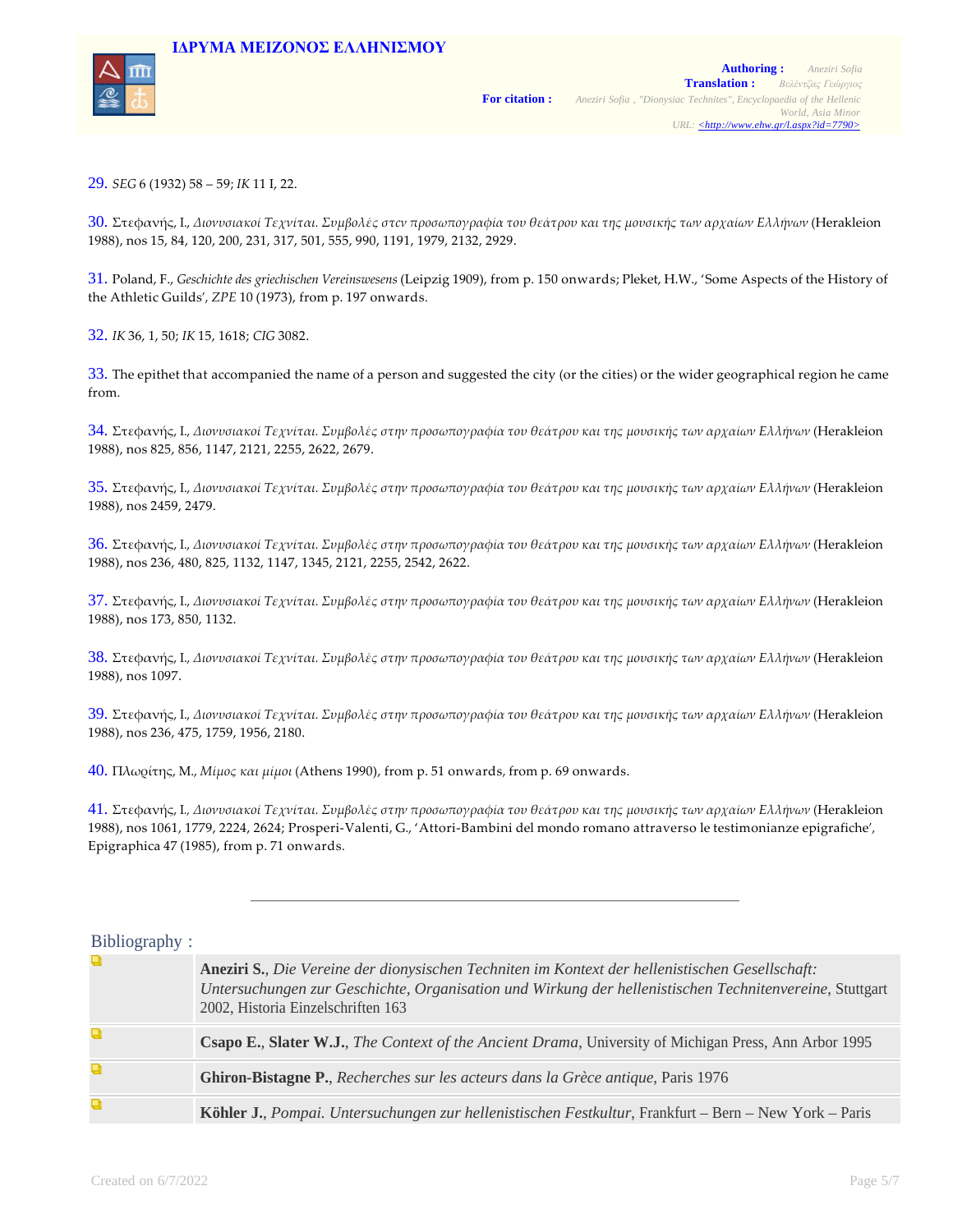# **IΔΡΥΜA ΜΕΙΖΟΝΟΣ ΕΛΛΗΝΙΣΜΟΥ**



|   | 1996, Europäische Hochschulschriften 38. Reihe, 61                                                                                                                                                                                                                              |
|---|---------------------------------------------------------------------------------------------------------------------------------------------------------------------------------------------------------------------------------------------------------------------------------|
| Q | Le Guen B., Les associations de Technites dionysiaques à l'époque hellénistique, Paris 2001                                                                                                                                                                                     |
| Q | Leppin H., Histrionen. Untersuchungen zur sozialen Stellung von Bühnenkünstlern im Westen des<br>römischen Reiches zur Zeit der Republik und des Principats, Bonn 1992, Antiquitas 41                                                                                           |
| Q | Pickard-Cambridge A., The Dramatic Festivals of Athens, Oxford 1988                                                                                                                                                                                                             |
| Q | Πλωρίτης Μ., Μίμος και Μίμοι, Καστανιώτη, Αθήνα 1990                                                                                                                                                                                                                            |
| Q | Poland F., Geschichte des griechischen Vereinswesens, Leipzig 1909                                                                                                                                                                                                              |
| Q | Στεφανής Ι., Διονυσιακοί Τεχνίται. Συμβολές στην προσωπογραφία του θεάτρου και της μουσικής των<br>αρχαίων Ελλήνων, Ηράκλειον 1988                                                                                                                                              |
| Q | Rigsby K.J., Asylia. Territorial Inviolability in the Hellenistic World, University of California Press, Berkeley<br>- Los Angeles - London 1996, Hellenistic Culture and Society 22                                                                                            |
| Q | Roesch P., Études béotiennes, Paris 1982                                                                                                                                                                                                                                        |
| Q | Roueché C., Performers and Partisans at Aphrodisias in the Roman and Late Roman Periods, London<br>1993, JRS Monographs 6                                                                                                                                                       |
| Q | Sherk R.K., Roman Documents from the Greek East. Senatus Consulta and Epistulae to the Age of<br>Augustus, Baltimore 1969                                                                                                                                                       |
| Q | Welles C.B., Royal Correspondence in the Hellenistic Period. A Study in Greek Epigraphy, New Haven<br>1934                                                                                                                                                                      |
| Q | Aneziri S., "Les synagonistes du théâtre grec aux époques hellénistique et romaine: une question de terminologie<br>et de fonction", B. Le Guen, "De la scène aux gradins". Théâtre et représentations dramatiques après<br>Alexandre le Grand, Toulouse 1997, Pallas 47, 53-71 |
| Q | Chaniotis A., "Sich selbst feiern? Städtische Feste des Hellenismus im Spannungsfeld von Religion und Politik",<br>M. Wörrle, P. Zanker (eds.), Stadtbild und Bürgerbild im Hellenismus, Kolloquium, München, 24.-26. Juni<br>1993, München 1995, Vestigia 47, 147-172          |
| Q | Le Guen B., "Théâtre et cités à l'époque hellénistique. "Mort de la cité" – "Mort du théâtre"?", REG, 108, 1995,<br>59-90                                                                                                                                                       |
| Q | <b>Pleket H.W.</b> , "Some Aspects of the History of the Athletic Guilds", <i>ZPE</i> , 10, 1973, 197-227                                                                                                                                                                       |
| Q | Prosperi-Valenti G., "Attori-Bambini del mondo romano attraverso le testimonianze epigrafiche", Epigraphica,<br>47, 1985, 71-82                                                                                                                                                 |

# Webliography :

Q Skenotheke: Images of the Ancient Stage, Univ. of Sask. http://homepage.usask.ca/~jrp638/skenotheke.html

Glossary :